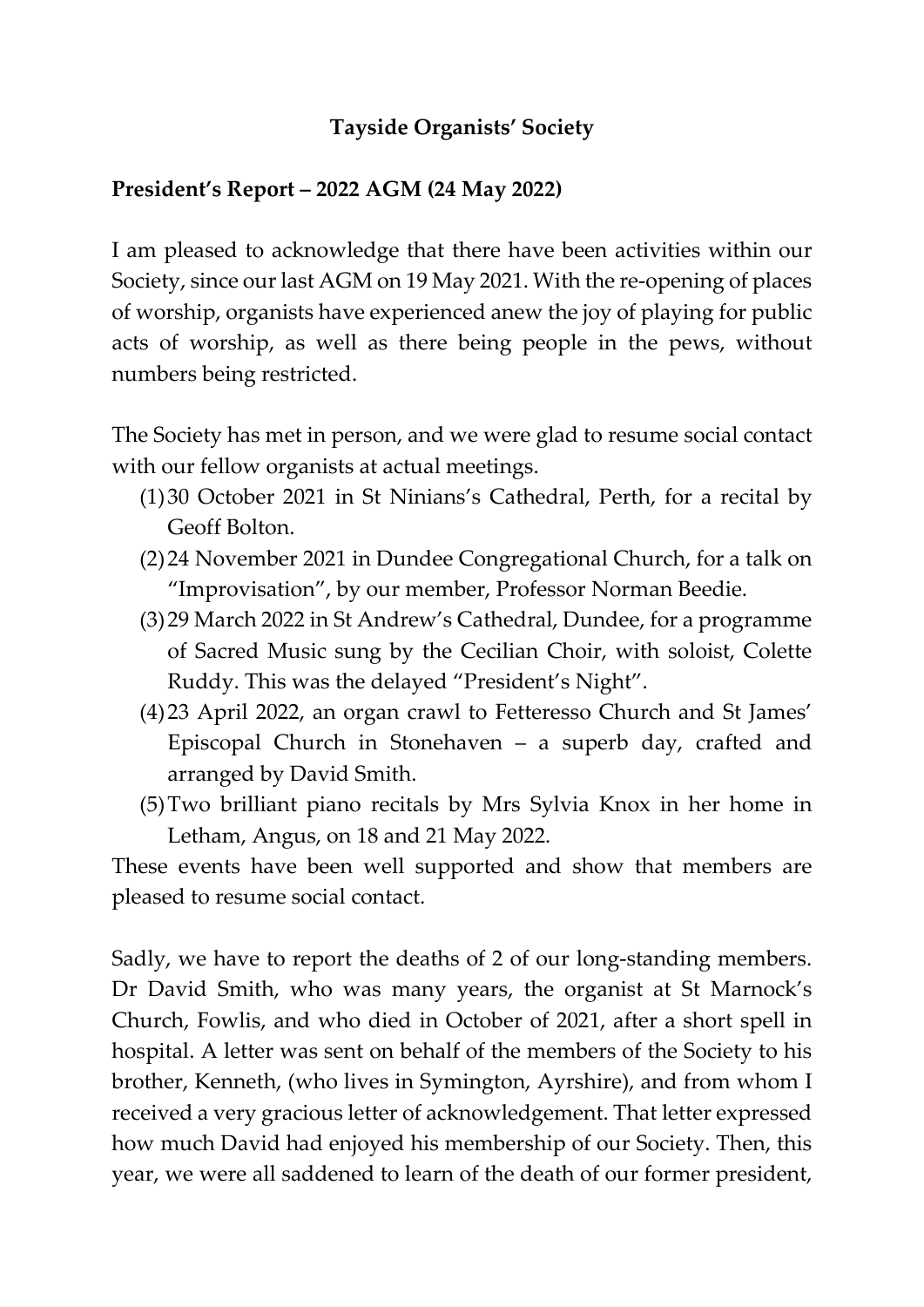and also long-standing member, the well-respected organ builder and craftsman, Sandy Edmonstone, who had suffered from a debilitating illness for a number of years, and who died on 23 January 2022. Sadly, his mother died only a few weeks after Sandy. A letter on behalf of the Society was sent to Sandy's widow, Carole. Additionally, we have to record the death of Mrs Marjorie Malcolm, the widow of Kenneth Malcolm, one of the members of the Society in its earliest days. Marjorie had been in a Nursing Home for a few years. I was asked to play at her Funeral Service in Dundee Crematorium on 13 January. 2022, after which service, I spoke with her daughter, Mrs Fiona Gill, and passed on the condolences of the members of this Society. Finally, I have to mention the death of Dr Iain Galbraith, the President of the SFO, on 20 December 2022, during his period of office. I wrote to the President of the Glasgow Society with our condolences, and this was greatly appreciated.

As I alluded to in last year's, the future of many of our churches and congregations, of all denominations, is very uncertain. Important decisions are awaited, with the likely consequence that the number of organists needed – and willing to remain as church organists – is likely to drop significantly. In addition, many pipe organs will be classed as "surplus to requirements", and we must hope that not too many go to the scrap heap. These are not happy times.

I would like to thank all members of the committee and especially our Secretary, Bryan, and our Treasurer, Ian, for all that they do to keep our Society ticking over and solvent. As ever, we are in debt to Dr Peter Thornton for his work on our website. He is also an important link with the activities of FOCHO. In this connection, this Society will of course support FOCHO in their events to mark the forthcoming Centenary of the installation of the Caird Hall Organ in 2023.

I thank each and every one of you for your ongoing support of our Society. We value your continued membership and support. With the worst of the pandemic behind us, we can hopefully look ahead to more frequent meetings and a degree of normality.